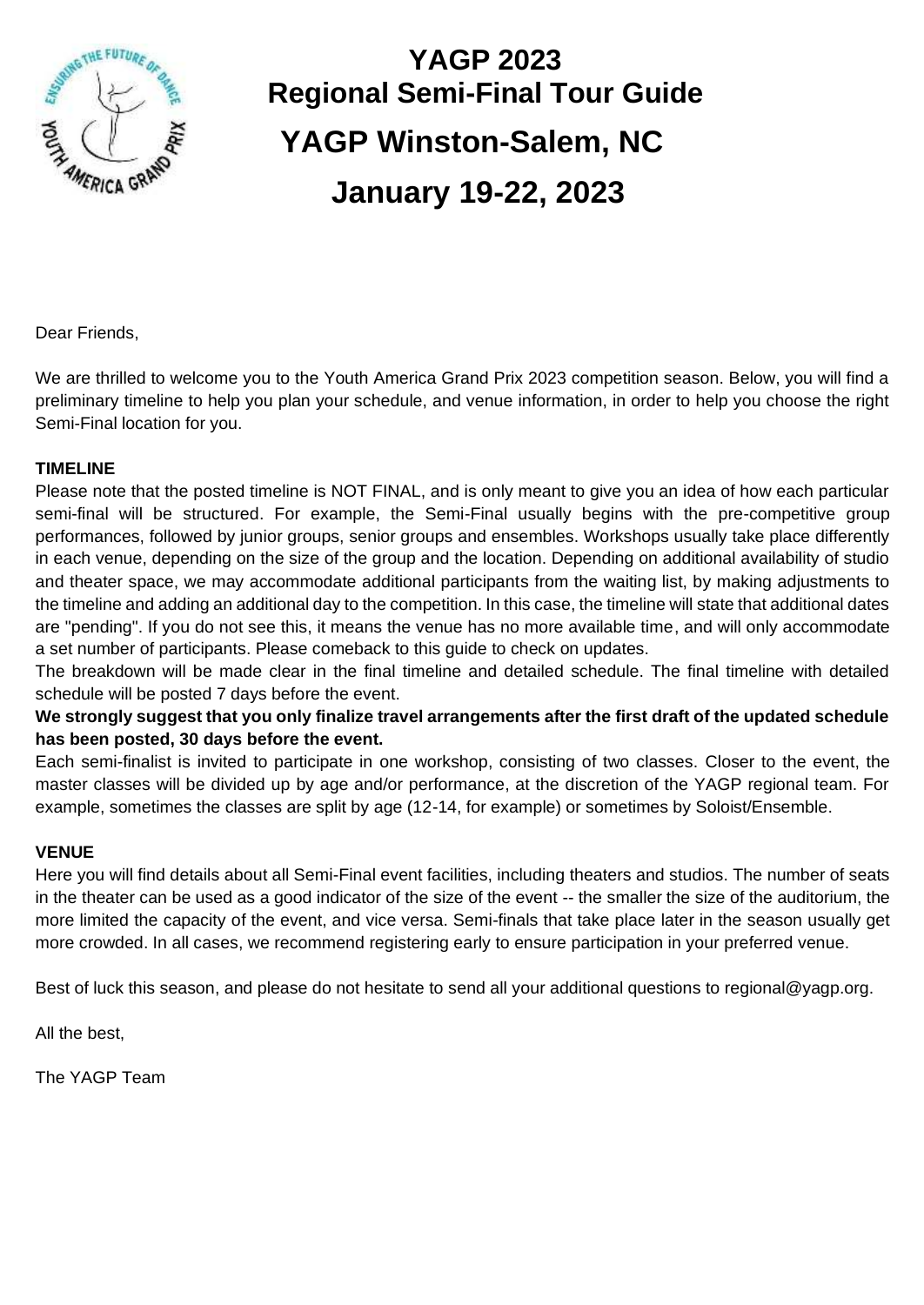## **YAGP 2023 Winston-Salem, NC**

## **Important Information**

## **About the Venue:**

The Reynolds Auditorium is built on a rise overlooking the city of Winston-Salem, North Carolina. The theater is roomy and elegant, with a large stage and ample backstage area. Affordable city-owned and operated parking lots are available throughout downtown, and onsite parking is available at the theater, making this an ideal location for participants who are driving in.

### **Theater:**

**Theater:** Richard J. Reynolds Memorial Auditorium **Address:** 301 Hawthorne Rd NW, Winston-Salem, NC 27105 **Website**: https://www.wsfcs.k12.nc.us/domain/8667 **Stage Size:** 30 x 40 **Auditorium Size:** 1,900 seats **Nearby restaurants:** Cafe Gelato, Carmine's 901 Grill, Alex's Cafe, Fabian's **Parking:** Onsite free of charge



## **Studios:** Pending

## **Distances:**

**Distance from airport to theater:** 25 miles, approximately 30 min drive (Piedmont), 5 miles approximately 15 min drive (Smith-Reynolds)